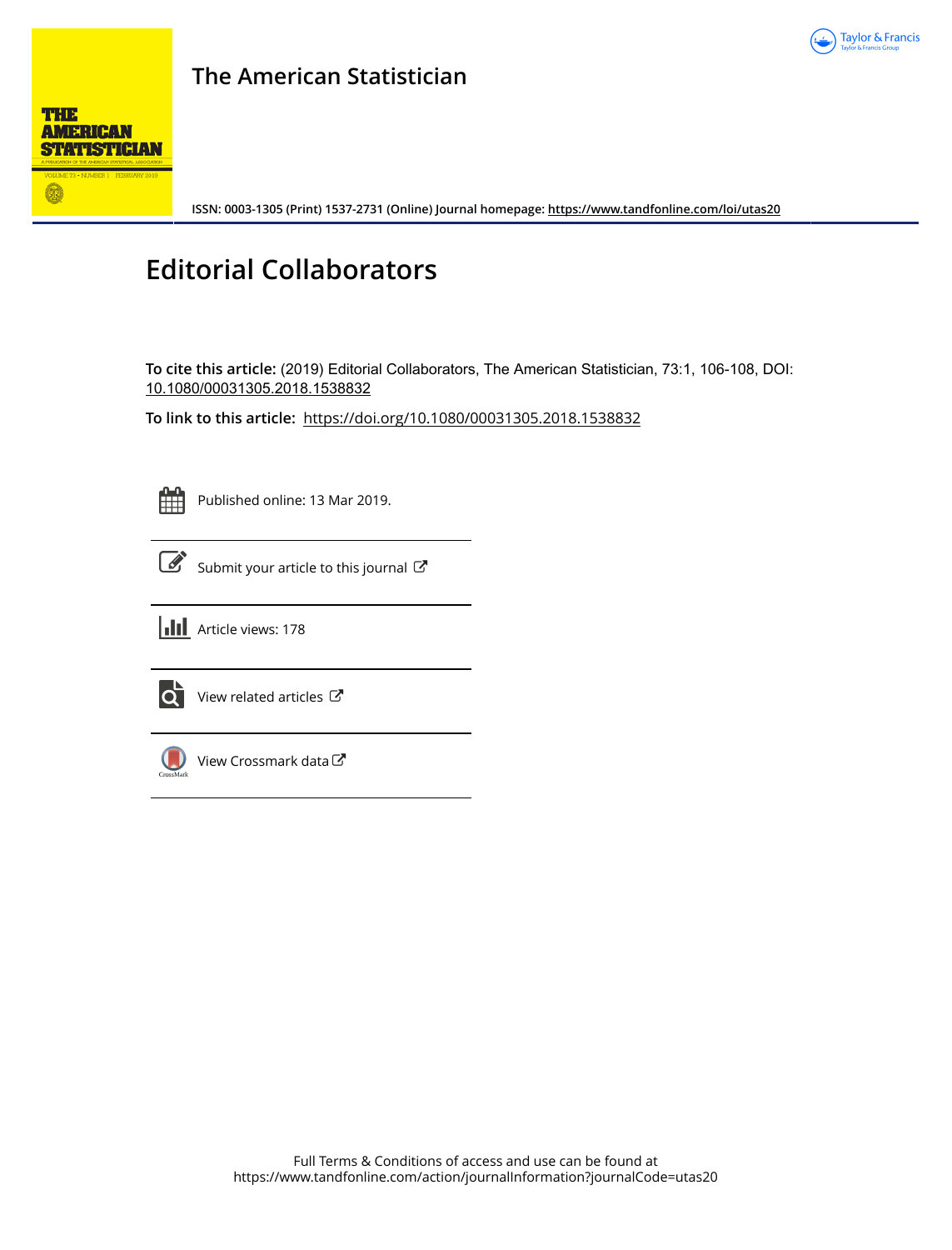

## **Editorial Collaborators**

We are indebted to the following persons for serving as referees for *The American Statistician* during the preparation of Volume 72. An asterisk indicates that a collaborator served more than once during the year.

Sung-Jin Ahn, *Gyeongsang National U., Korea* Amjad Al-Nasser, *Yarmouk U., Jordan* Walter Ambrosius, *Wake Forest Sch of Med* Christine Anderson-Cook, *Los Alamos Natl Lab* Jan Annaert, *U. Antwerpen, Belgium* Ery Arias-Castro, *UC San Diego* Barry Arnold, *UCR* Robert Ashmead, *U.S. Census Bureau* William Asquith, *U.S. Geological Survey* Bengt Autzen, *U. Bristol, UK of Great Britain and Northern Ireland* Anjishnu Banerjee, *Med Coll of Wisconsin* Ben Baumer, *Smith College* \* Emanuel Ben-David, *U.S. Census Bureau* \* Daniel Benjamin, *U. of Southern California* \* Nathan Berg, *U. of Otago, New Zealand* Candace Berrett, *Brigham Young U.* \* William Biscarri, *U. of Illinois, Urbana-Champaign* Jennifer Bobb, *Group Health* Philip Boonstra, *U. of Michigan School of Public Health* Sharad Borle, Rice U. Björn Bornkamp, *Novartis Pharma AG, Switzerland* Werner Brannath, *U. of Bremen, Germany* Patrick Breheny, *U. of Iowa* Karl Broman, *U. of Wisconsin-Madison* Katarzyna Budny, *Cracow U. of Economics Poland* Yuzhi Cai, *Swansea U. UK of Great Britain and Northern Ireland* Robert Calin-Jageman, *Dominican U.* \* Alicia Carriquiry, *Iowa State U.* Anne Chao, *National Tsing Hua U. Taiwan* Yuhui Chen, *U. of Alabama* Zhen Chen, *Natl Inst of Child Health and Human Development* Pavel Chigansky, *The Hebrew U. of Jerusalem, Israel* Hugh Chipman, *Acadia U., Canada* Hyonho Chun, *Purdue U.* Hee Cheol Chung, *U. of Georgia* \* Richard Cleary, *Babson College* \* George Cobb, *Mount Holyoke College* \* Joel Cohen, *Rockefeller U.* Fintan Costello, *U. Coll Dublin, Ireland* \* Geoff Cumming, *La Trobe U., Australia* Lucy D'Agostino McGowan, *Johns Hopkins U. Bloomberg Sch of Public Health* \* Alexander D'Amour, *Berkeley*

Ben Dai, *City U. of Hong Kong*

© 2019 American Statistical Association

Jarrod Dalton, *Cleveland Clinic Lerner Coll of Med of Case Western Reserve U.* \* Marie Davidian, *North Carolina State U.* Neal Dawson, *Case Western Reserve U.* R. J. De Ayala, *U. of Nebraska* Victor de la Pena, *Columbia U.* Simon Demers, *Vancouver Police Department, Canada* Xinwei Deng, *Virginia Tech* \* Yujia Deng, *U. of Illinois at Urbana-Champaign* Sean Devlin, *Memorial Sloan-Kettering Cancer Ctr* Luc Devroye, *McGill U., Canada* Sunil Dhar, *New Jersey Inst of Tech* \* Peng Ding, *U. of California, Berkeley* George Divine, *Henry Ford Hospital* Philip Dixon, *Iowa State U.* Mine Dogucu, *New College of Florida* Carl Dunst, *Orelena Hawks Puckett Inst* Daniel Eck, *Yale U. School of Public Health* Jonas Ellenberg, *U. of Pennsylvania Perelman Sch of Medicine* Shannon Ellis, *Johns Hopkins Bloomberg School of Public Health* Michelle Everson, *The Ohio State U.* Arturo J. Fernandez, *U. de La Laguna, Spain* Michael F. W. Festing, *MRC Toxicol Unit* Benjamin Fine, *Fairfield U.* Rebecca Fisher, *Australian Inst of Marine Sci, Australia* Thomas Fisher, *Miami U.* Patrick Flaherty, *U. of Massachusetts Amherst* Bailey Fosdick, *Colorado State U.* Jean-Paul Fox, *U. of Twente, Netherlands* \* Carolina Franco, *U.S. Census Bureau* \* Christine Franklin, *U. of Georgia* Jesse Frey, *Villanova U.* Ron Fricker, *Virginia Tech* Claudio Fuentes, *Oregon State U.* Janusz Gajda, *Politechnika Wroclawska, Poland* Paul Gallo, *Novartis* Randi Garcia, *Smith College* Jonathan Gelfond, *U. of North Carolina* Andrew Gelman, *Columbia U.* Alan Genz, *Washington State U.* Ronald B. Geskus, *Oxford U. Clinical Research Unit, Vietnam* \* Gerd Gigerenzer, *Max-Planck-Inst fur Bildungsforschung, Germany* Michael Ginevan, *M.E. Ginevan & Assoc.*

Amos Golan, *American U.* Emilio Gomez-Deniz, *U. Las Palmas Gran Canaria, Spain* Mithat Gonen, *Memorial Sloan-Kettering Cancer Ctr* Steven Goodman, *Stanford* Tue Gorgens, *Australian Natl Univ* Jonathan Graham, *U. of Montana* Joel Greenhouse, *Carnegie Mellon U.* Sander Greenland, *U. of California*, Los *Angeles* Kevin Gross, *North Carolina State U.* Yawen Guan, *North Carolina State U.* Wenhao Gui, *U. of Minnesota Duluth* \* Brian Haig, *U. of Canterbury, New Zealand* Dan Hall, *The U. of Georgia* Toshimitsu Hamasaki, *National Cerebral and Cardiovascular Ctr, Japan* Timothy Hanson, *U. of South Carolina* Ofer Harel, *U. Connecticut* \* Frank Harrell, *Vanderbilt U.* Alan Hartford, *AbbVie* \* David Harville, *Iowa State U.* Michael Hautus, *The U. of Auckland, New Zealand* \* Patrick Heck, *Geisinger Health System* Max Henrion, *Lumina Decision Systems, Inc* \* Gudmund Hermansen, *BI Norwegian Bus Sch, Norway* \* David Hitchcock, *U. of South Carolina* Liang Hong, *Robert Morris U.* Yili Hong, *Virginia Tech* Nicholas Horton, *Amherst College* Yuan Huang, *U. of Iowa* \* Raymond Hubbard, *Drake U.* Gabriel Huerta, *Sandia National Labs* David Hughes, *U. of Liverpool, UK of Great Britain and Northern Ireland* John Hughes, *U. of Colorado Denver* Stuart Hurlbert, *San Diego State U.* Alan Hutson, *The State U. of New York at Buffalo* Rustam Ibragimov, *Imperial College London, UK of Great Britain and Northern Ireland* Lorens Imhof, *U. Bonn Germany* Edward Ionides, *U. of Michigan, Ann Arbor* Grant Izmirlian, *Natl Canc Inst* \* Adam Jaeger, *Indiana U.* Ali Akbar Jafari, *Yazd U., Iran* Ryan Janicki, *U.S. Census Bureau*

Mark Johnson, *U. of Central Florida* \* Wesley Johnson, *UC Irvine*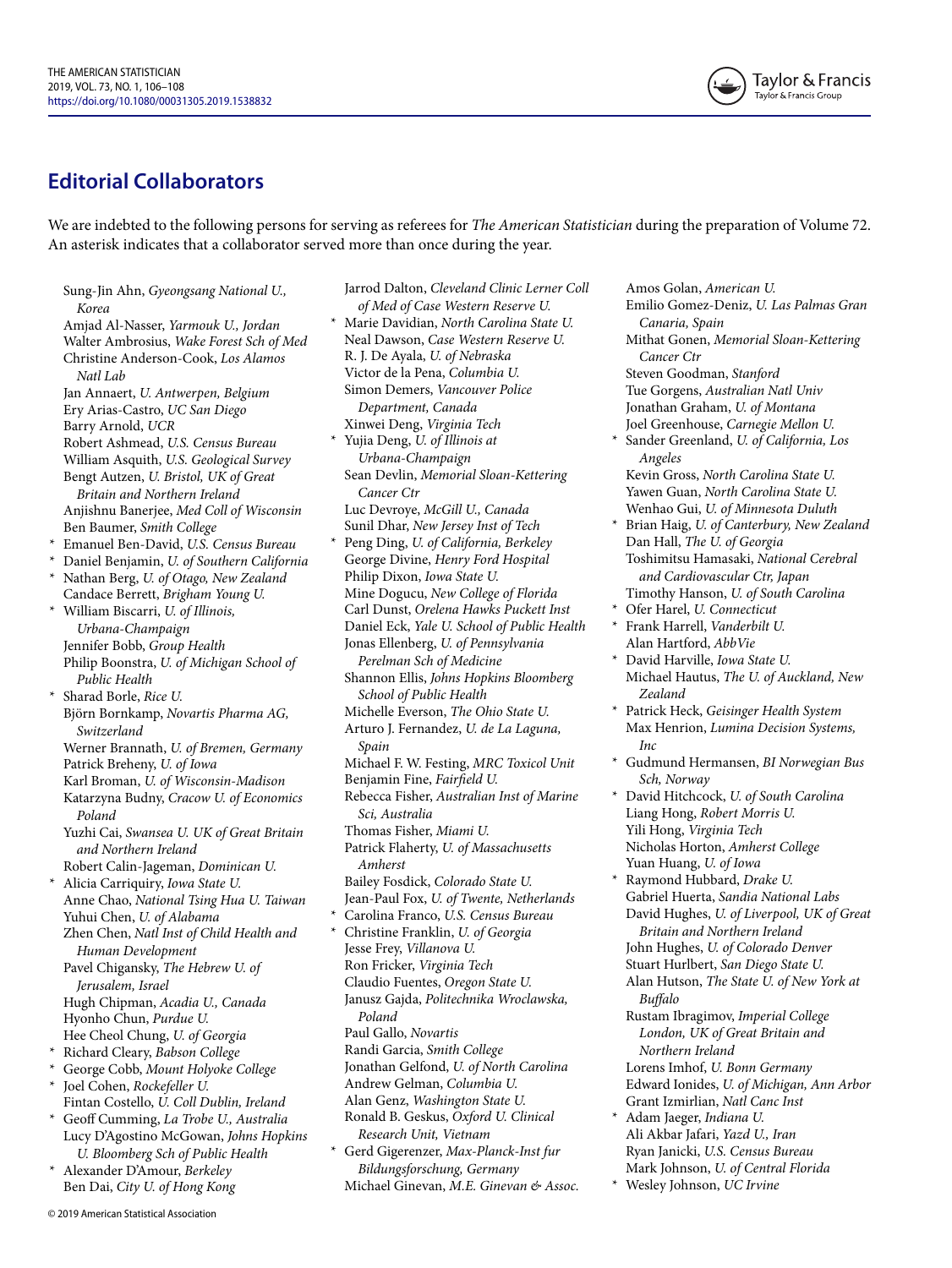Andrew Rukhin, *National Inst of Standards*

Benjamin Jones, *U. of Mississippi* Chris Jones, *The Open U., UK of Great Britain and Northern Ireland*

- \* Michael P. Jones, *U. of Iowa*
- \* George Karabatsos, *U. of Illinois-Chicago*

\* Rob Kass, *Carnegie Mellon U.* Kimberly Kaufeld, *Los Alamos Natl Lab* Lisa Kay, *Eastern Kentucky U.* B M Golam Kibria, *Florida Internatl U.* Warren Kindzierski, *U. of Alberta, School of Public Health, Canada* Lev Klebanov, *Charles U., Czech Republic* Gary Koch, *The U. of North Carolina at Chapel Hill*

\* Fumiyasu Komaki, *U. of Tokyo, Japan* Frank Konietschke, *U. of Texas at Dallas* Joseph Koopmeiners, *U. of Minnesota* Leonid Koralov, *U. of Maryland* Daniel Kowal, *Rice U.* Kalimuthu Krishnamoorthy, *U. of Louisiana*

\* Joachim Krueger, *Brown U.* John K. Kruschke, *Indiana U.*

\* Oliver Kuss, *German Diabetes Center, Germany* Joseph Lang, *U. of Iowa*

Lisa Lavange, *U. of North Carolina*

\* Michael Lavine, *U. of Massachusetts* Teresa Ledwina, *Inst of Mathematics, Polish Academy of Sciences, Poland*

Carl Lee, *Central Michigan U.* J. Jack Lee, *U. of Texas MD Anderson Cancer Ctr*

Wen-Chung Lee, *National Taiwan U.* Russell Lenth, *U. of Iowa*

Jeannie-Marie Leoutsakos, *Johns Hopkins Hospital and Health Sys*

Richard Levine, *San Diego State U.*

Michael Lew, *U. of Melbourne, Australia*

Liang Li, *U. of Texas MD Anderson Cancer Ctr*

Qizhai Li, *Academy of Sciences, China* Xiaochun Li, *Indiana U.*

Yang Li, *Harvard U.* \* Xiaoming Li, *Gilead* Kun Liang, *U. of Waterloo Canada* Chee Paul Lin, *Biostatistics, Epidemiology and Research Design, The U. of Alabama at Birmingham*

\* Stan Lipovetsky, *GfK Custom Research North America*

Yufeng Liu, *U. of North Carolina*

\* James Livsey, *US Census Bureau*

\* Denis Loiselle, *Faculty of Medical & Health Sci and Auckland Bioengineering Inst, New Zealand* Eric Loken, *U. of Connecticut at Stamford* Francois Longin, *ESSEC France* Michael Lopez, *Skidmore College*

\* Thomas Louis, *Johns Hopkins U. Bloomberg Sch of Public Health* Tapabrata Maiti, *Michigan State U.*

Juan Carlos Martinez, *Ovando Inst Tecnologico Autonomo de Mexico* Raul Matsushita, *U. of Brasilia, Brazil* Daniel F. McCaffrey, *Educational Testing Service*

Deirdre McCloskey, *U. of Illinoi at Chicago* Richard McElreath, *Max Planck Inst for Evolutionary Anthropology, Germany* Blakeley McShane, *Kellogg School of Management, Northwestern U.*

\* William Meeker, *Iowa State U.* Salil Mehta, *Georgetown* Haben Michael, *Harvard U.* Nandita Mitra, *U. of Pennsylvania* Davaadorjin Monhor, *U. of West Hungary*

\* Douglas Montgomery, *Arizona State U.* Max Morris, *Iowa State U.* Morten Morup, *DTU Compute, Denmark*

\* Vito Muggeo, *U. di Palermo, Italy* Subhadeep Mukhopadhyay, *Temple U.*

\* John Mullahy, *U. of Wisconsin-Madison* Matthew Neal, *Denison U.*

\* Martin Neil, *Queen Mary, U. of London, UK of Great Britain and Northern Ireland* Kimihiro Noguchi, *Western Washington U.*

William Notz, *The Ohio State U.* Anthony O'Hagan, *U. of Sheffield and Centre for Research in Statistical Methodology, U. of Warwick, UK of Great Britain and Northern Ireland*

\* Robert O'Neill, *U.S. FDA* John O'Quigley, *U. Paris V,I France* Abbas Parchami, *U. of Kerman, Iran* Rahul Parsa, *Iowa State U. College of Bus*

\* Jolynn Pek, *The Ohio State U.* Thomas Permutt, *U.S. FDA* Lucia Petito, *Harvard T.H. Chan School of Public Health*

Anne L. Plant, *Biosyst* \* Matthew Plumlee, *Northwestern U.* Michael Posner, *Villanova U.*

\* Michael Proschan, *National Inst of Allergy and Infectious Diseases* Randall Pruim, *Calvin Coll* Gengsheng Qin, *Georgia State U.* Guoyou Qin, *Fudan U., China* Jing Qin, *National Inst. of Allergy and Infectious Diseases* Shi-Fang Qiu, *Chongqing U. of Technology,*

*China* Harrison Quick, *Centers for Disease*

*Control and Prevention* Giancarlo Ragozini, *Federico II U. of*

*Naples, Italy*

Michael Robbins, *U. of Missouri*

David Robertson, *MRC Biostatistics Unit UK of Great Britain and Northern Ireland*

\* Frank Rockhold, *Duke U.* Jan-Willem Romeijn, *U. of Groningen, Netherlands*

\* Sherri Rose, *Harvard Medical Sch* James Rosenberger, *National Inst of Statistical Sci*

Kenneth Rothman, *RTI International* Jonathan Rougier, *U. of Bristol UK of Great Britain and Northern Ireland*

*& Technology* Colin Rundel, *Duke U.* \* Michael Rutter, *Penn State Erie the Behrend Coll* Arman Sabbaghi, *Purdue U.* \* Kristin Sainani, *Stanford U.* Fredrik Sävje, *Yale U.* Chad Scherrer, *Metis* Allen Schirm, *(retired)* Heinz Schmidli, *Novartis* Teddy Seidenfeld, *Carnegie Mellon U.* Changyu Shen, *Beth Israel Deaconess Med Ctr* Irina Shevtsova, *Moscow MV Lomonosov State U.* \* Peibei Shi Michael Siegel, *Boston U.* Jeffrey Simonoff, *New York U.* Bimal Sinha, *U. of Maryland, Baltimore County* Dylan Small, *Wharton School, U. of Pennsylvania* Tamar Sofer, *Harvard Medical Sch*  Peter Song, *U. of Michigan Sch of Public Health* Aris Spanos, *Virginia Tech* Bartolomeo Stellato, *Massachusetts Inst of Technology* Alisa Stephens, *U. of Pennsylvania* Stephen Stigler, *U. of Chicago* \* Robert Stilson, *Lockheed Martin* Walter Stroup, *U. of Nebraska-Lincoln* Xiao Su, *MD Anderson Cancer Center* \* Mike Sutherland, *U. of Massachusetts*

Tim Swartz, *Simon Fraser U., Canada* Yongqiang Tang, *Shire* Sean Taylor, *Facebook* Monika Thol, *Ruhr-U. Bochum, Germany* Neal Thomas, *Pfizer*

Erik Thorbecke, Cornell U. Christopher Tofallis, *U. of Hertfordshire UK of Great Britain and Northern Ireland*

Sadao Tomizawa Tokyo, *U. of Science, Japan*

Rochelle Tractenberg, *Georgetown U.* Eric Vance, *U. of Colorado–Boulder* Albert Vexler, *The State U. of New York at Buffalo*

- \* Geoffrey Vining, *Virginia Tech*
- \* Liberty Vittert, *U. of Glasgow UK of Great Britain and Northern Ireland*
- \* Paul von Hippel, *U. of Texas* Daniel Voss, *Wright State U.*

\* Eric-Jan Wagenmakers, *U. of Amsterdam, Netherlands*

Stephen Walker, *U. of Texas at Austin* Lance Waller, *Emory U.* Jane-Ling Wang, *U. of California at Davis* Min Wang, *Michigan Technological U.*

\* Shiyu Wang, *The U. of Georgia* Wendy Wang, *Wellesley College* Adam M. Watkins, *SUNY Albany* Mitchell Watnik, *California State U., East Bay*